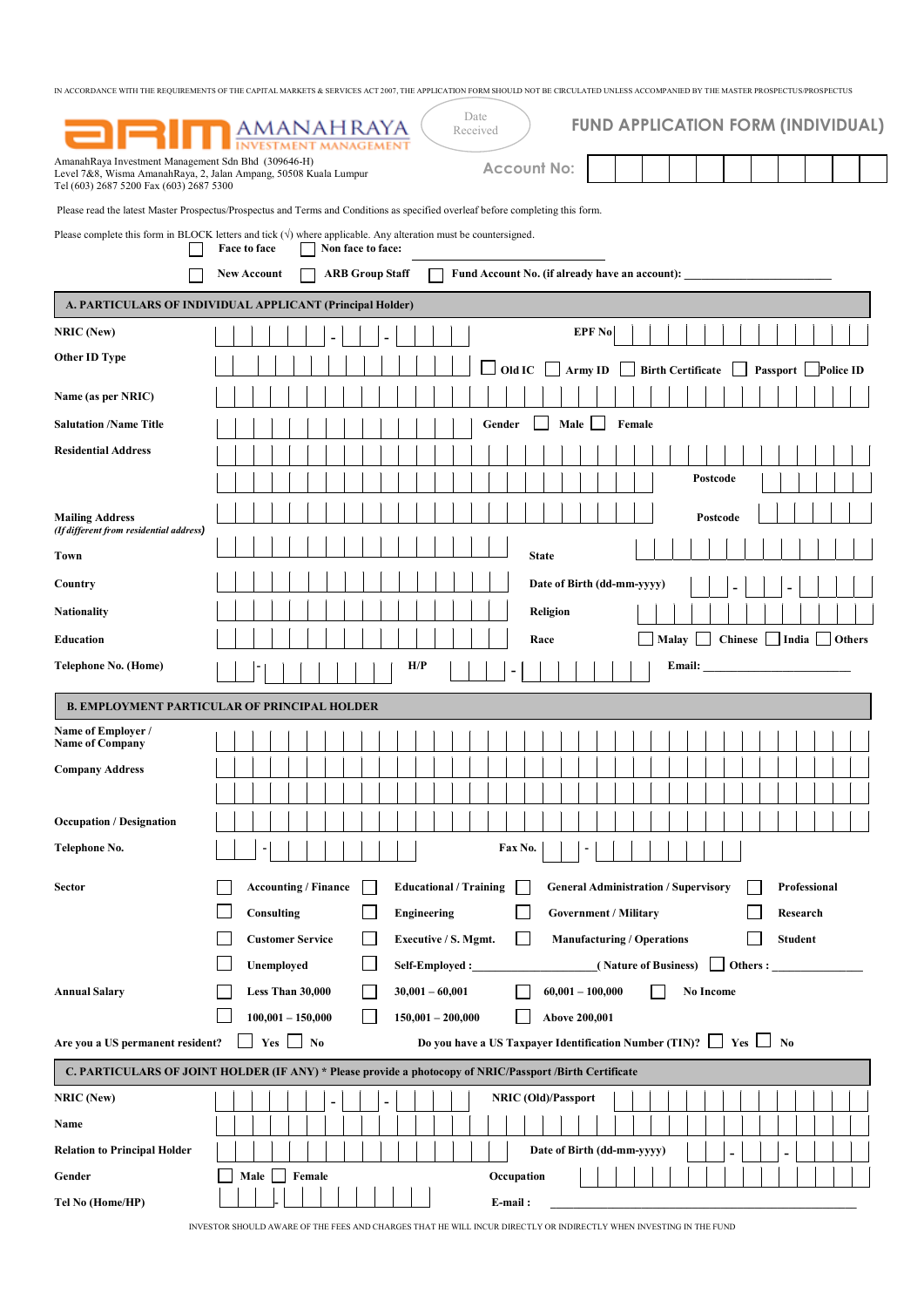# **AMANAHRAYA INVESTMENT MANAGEMENT**

# FUND APPLICATION FORM (INDIVIDUAL)

AmanahRaya Investment Management Sdn Bhd (309646-H) Level 7&8, Wisma AmanahRaya, 2, Jalan Ampang, 50508 Kuala Lumpur Tel (603) 2687 5200 Fax (603) 2687 5300

|                                              | <b>D. EMPLOYMENT PARTICULAR OF JOINT HOLDER</b>                                                                                                |
|----------------------------------------------|------------------------------------------------------------------------------------------------------------------------------------------------|
| Name of Employer /<br><b>Name of Company</b> |                                                                                                                                                |
| <b>Company Address</b>                       |                                                                                                                                                |
|                                              |                                                                                                                                                |
| <b>Occupation / Designation</b>              |                                                                                                                                                |
| Telephone No.                                | Fax No.<br>$\qquad \qquad \blacksquare$                                                                                                        |
| <b>Sector</b>                                | <b>Accounting / Finance</b><br><b>Educational / Training</b><br><b>General Administration / Supervisory</b><br>Professional                    |
|                                              | Consulting<br>Engineering<br><b>Government / Military</b><br>Research                                                                          |
|                                              | <b>Customer Service</b><br>Executive / S. Mgmt.<br><b>Manufacturing / Operations</b><br><b>Student</b>                                         |
|                                              | Unemployed<br>Self-Employed :<br>(Nature of Business)<br>Others : $\_$                                                                         |
| <b>Annual Salary</b>                         | Less Than 30,000<br>$30,001 - 60,001$<br>$60,001 - 100,000$<br>No Income<br>$100,001 - 150,000$<br>$150,001 - 200,000$<br><b>Above 200,001</b> |
| Are you a US permanent resident?             | Yes  <br>$\overline{\phantom{a}}$ No<br>Do you have a US Taxpayer Identification Number (TIN)?<br>Yes<br>No                                    |
| <b>E. INVESTMENT INSTRUCTION</b>             |                                                                                                                                                |
| <b>Authority to Operate Account</b>          | Principal holder to sign<br>Both to sign<br>Either one to sign                                                                                 |
| <b>Income Distribution</b>                   | Reinvest<br>Payout                                                                                                                             |
| <b>F. INVESTMENT DETAILS</b>                 | <b>Mode of Payment</b>                                                                                                                         |
| <b>FUND</b>                                  | <b>INVESTMENT AMOUNT (RM)</b><br>CDM<br>Online Transfer<br>Third Party Transfer                                                                |
|                                              |                                                                                                                                                |
|                                              |                                                                                                                                                |
|                                              | Payout                                                                                                                                         |
|                                              | Bank A/C No:<br>Bank:                                                                                                                          |
|                                              |                                                                                                                                                |

# G. GENERAL DECLARATION AND SIGNATURE(S)

 I/We have read and understood the master prospectus/prospectus for the Fund(s) to be invested in and agree to be bound by the terms and conditions set out overleaf for every transaction with AmanahRaya Investment Management Sdn Bhd in respect of the account applied for hereunder. I/We acknowledge that I/we have received a copy of the Unit Trust Loan Financing Risk Disclosure Statement as attached with this application form and understand its contents. I/We acknowledge and accept that AmanahRaya Investment Management Sdn Bhd has absolute discretion to rely on this confirmation from me/us and understand its confirmat I/we undertake to indemnify and hold harmless AmanahRaya Investment Management Sdn Bhd, its employees and agents against all costs, expenses, loss of liabilities, claims and demands arising out of this confirmation.

I/We acknowledge that the Manager, its directors and/or employees may periodically hold interest in the securities, related securities or sectors mentioned herein. In the unlikely event that the Manager faces conflicts in respect of its duties to the Manager investment funds that it manages, the Manager is obliged to act in the best interest of all its investors and will seek to resolve any conflict fairly. The Manager<br>has in p trading is required of all employees to ensure that there is no potential conflict of interest between the employees' securities trading and the execution of the employees' duties to the Manager and customers of the Manager.

I/We acknowledge that all investments involve some degree of risks and I/ We should be aware of the risks associated with Funds. I/ We further acknowledge that I should consult my professional adviser(s) for a better understanding of the risks.

I/ We understand and aware on the fees and charges that will incur directly or indirectly when investing with the Manager.

I/ We understand on the statement made by the Manager on conflict of interest, risks associated with the investment, fees and charges and accept that the Manager has absolute discretion to rely on this confirmation from me and I undertake to indemnify and hold harmless the Manager, its employees against all costs, expenses, loss of liabilities, claims and demands arising out of this confirmation.

The creation of NAV is only be made upon received the completed form from clients.

Signature of Principal Holder

Signature of Joint Applicant (if applicable) Date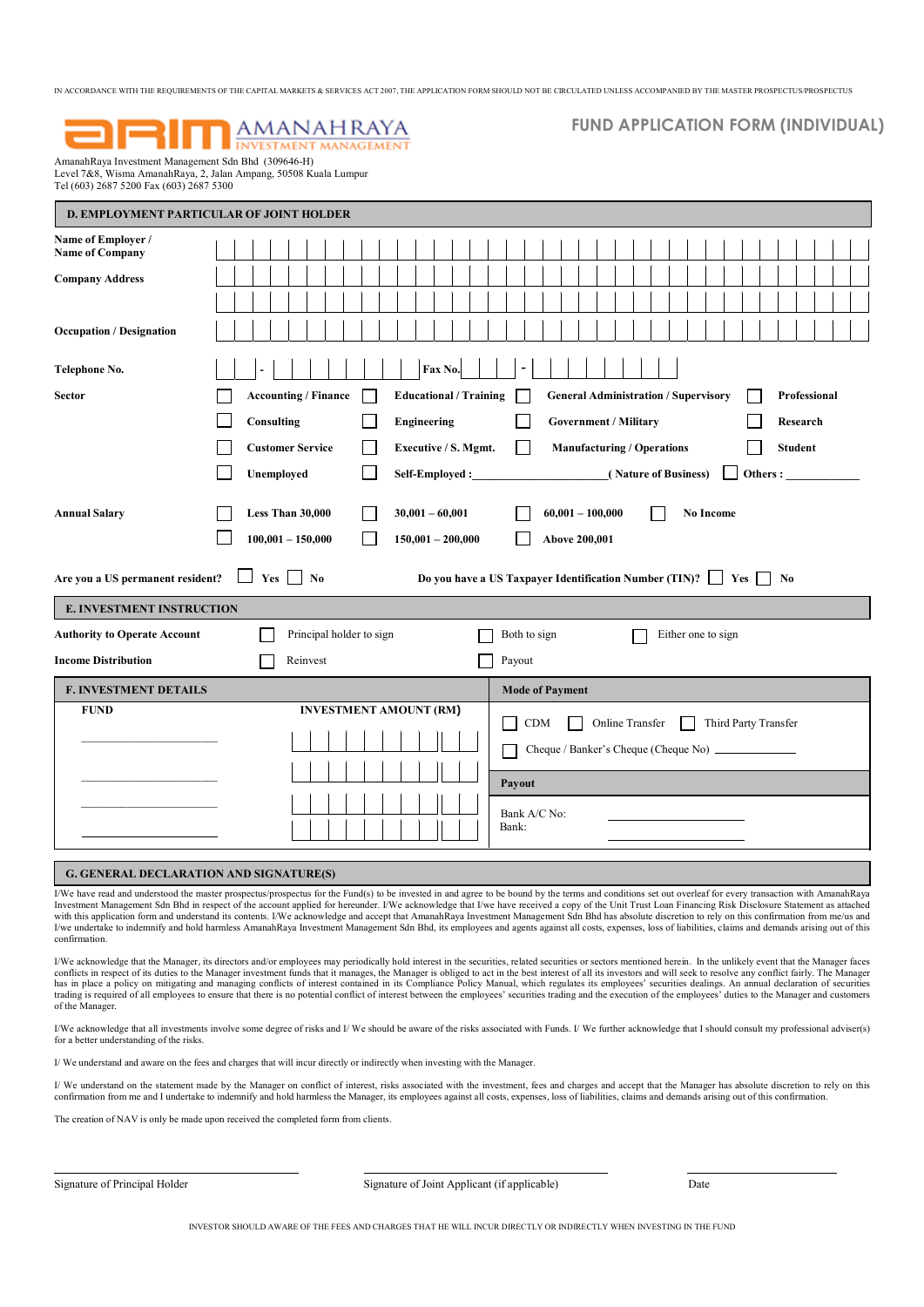| AmanahRaya Investment Management Sdn Bhd (309646-H)<br>Tel (603) 2687 5200 Fax (603) 2687 5300 | <b>ORITI AMANAHRAYA</b><br>Level 7&8, Wisma AmanahRaya, 2, Jalan Ampang, 50508 Kuala Lumpur |                                                     |                 | <b>FUND APPLICATION FORM (INDIVIDUAL)</b> |
|------------------------------------------------------------------------------------------------|---------------------------------------------------------------------------------------------|-----------------------------------------------------|-----------------|-------------------------------------------|
|                                                                                                | <b>AMANAHRAYA INVESTMENT MANAGEMENT (ARIM) OFFICE / DISTRIBUTORS USE ONLY)</b>              |                                                     |                 |                                           |
| <b>Agent Name</b>                                                                              |                                                                                             |                                                     | Agent Code      |                                           |
| <b>Agent Signature</b>                                                                         | <b>Branch Stamp</b>                                                                         | <b>Branch Code</b>                                  |                 | Date of Payment                           |
|                                                                                                |                                                                                             |                                                     |                 |                                           |
| For HEAD OFFICE / BRANCH USE<br>Received by/Date/Time                                          | Verified by Compliance/Date                                                                 | Entered by/Date                                     | Checked by/Date | Approved by/Date                          |
| (ESMD / SESMD / AMSMD)                                                                         | (Compliance)                                                                                | (EOF / SEOF)                                        | (AMOF / MOF)    | (MOF / COO / CEO)                         |
|                                                                                                |                                                                                             | UNIT TRUST LOAN FINANCING RISK DISCLOSURE STATEMENT |                 |                                           |

Investing in a unit trust scheme with borrowed money is more risky than investing with your own savings. You should assess if loan financing is suitable for you in light of your objectives, attitude to risk and financial circumstances. You should be aware of the risks, which would include the following -

- The higher the margin of financing (that is, the amount of money you borrow for every Ringgit of your own money that you put in as deposit or down payment) the greater the potential for losses as well as gains.
- You should assess whether you have the ability to service the repayments on the proposed loan. If your loan is a variable rate loan, and if interest rates rise, your total repayment amount will be increased.
- If unit prices fall beyond a certain level, you may be asked to provide additional acceptable collateral or pay additional amounts on top of your normal installments. If you fail to comply within the time prescribed, your units may be sold to settle your loan.
- Returns on unit trusts are not guaranteed and may not be earned evenly over time. This means that there may be some years where returns are high and other years where losses are experienced instead. Whether you eventually realize a gain or loss may be affected by the timing of the sale of your units. The value of units may fall just when you want your money back even though the investment may have done well in the past.

The brief statement cannot disclose all the risks and other aspects of loan financing. You should therefore carefully study the terms and conditions before you decide to take the loan. If you are in doubt in respect of any aspect of this Risk Disclosure Statement or the terms of the loan financing, you should consult the institution offering the loan.

# ACKNOWLEDGEMENT OF RECEIPT OF RISK DISCLOSURE STATEMENT

I/we acknowledge that I/we have read this Unit Trust Loan Financing Risk Disclosure and understand its contents.

# Signature of Principal Holder Signature of Joint Holder Signature of Joint Holder

Full Name : ……………………….…………………. Full Name : ……….………………………………….

Date : ………………………………….………. Date : ……………….………………………….

# TERMS AND CONDITIONS

…………..………………………...……………….….. ……….…………..………………………...…………..

## CLIENT IDENTIFICATION

In compliance with the Guidelines on prevention of Money Laundering & Terrorism Financing for Reporting Institution in Capital Market are issued pursuant to section 158 of the Securities Commission Act 1993, applicants are required to submit the following:

| (Investment in Retail Funds) |                                                                                      |  |
|------------------------------|--------------------------------------------------------------------------------------|--|
| <b>Agents Check</b>          | Item                                                                                 |  |
|                              | <b>Application Form</b>                                                              |  |
|                              | Investor Suitability Assessment Form                                                 |  |
|                              | Consent and Privacy Notice (PDPA form)                                               |  |
|                              | KYC Form                                                                             |  |
|                              | Common Reporting Standard and Foreign Account Tax Compliance Form (CRS – FATCA Form) |  |
|                              | Specimen signature(s) of the authorised signatory(ies)                               |  |

## (Additional Documents Required For Investment)

| <b>Agents Check</b> | <b>Category Of Investor</b> | Item                                                                                      |
|---------------------|-----------------------------|-------------------------------------------------------------------------------------------|
|                     | Individual                  | Photocopy of NRIC or Passport                                                             |
|                     | Society/ Association        | Cert. of Registration & Committee Resolution to approve investment                        |
|                     | Company (Malaysian)         | Form 9, Form 49, Board Resolution / Extract Minutes to approve investment & Memorandum of |
|                     |                             | Association                                                                               |
|                     | Company (Foreign)           | Form 13, Form 49, Board Resolution to approve investment & Memorandum of Association      |
|                     | Government Link Company     | Form 9, Form 49, Board Resolution / Extract Minutes to approve investment & Memorandum of |
|                     |                             | Association                                                                               |
|                     | Cooperative                 | Cert. Of Registration & Committee Resolution to approve investment                        |
|                     | Pension Fund                | Trustee's Resolution to approve investment                                                |
|                     | Partnership                 | Cert. Of Registration & Committee Resolution to approve investment                        |
|                     | Sole-Proprietor             | <b>Business Registration</b>                                                              |

INVESTOR SHOULD AWARE OF THE FEES AND CHARGES THAT HE WILL INCUR DIRECTLY OR INDIRECTLY WHEN INVESTING IN THE FUND